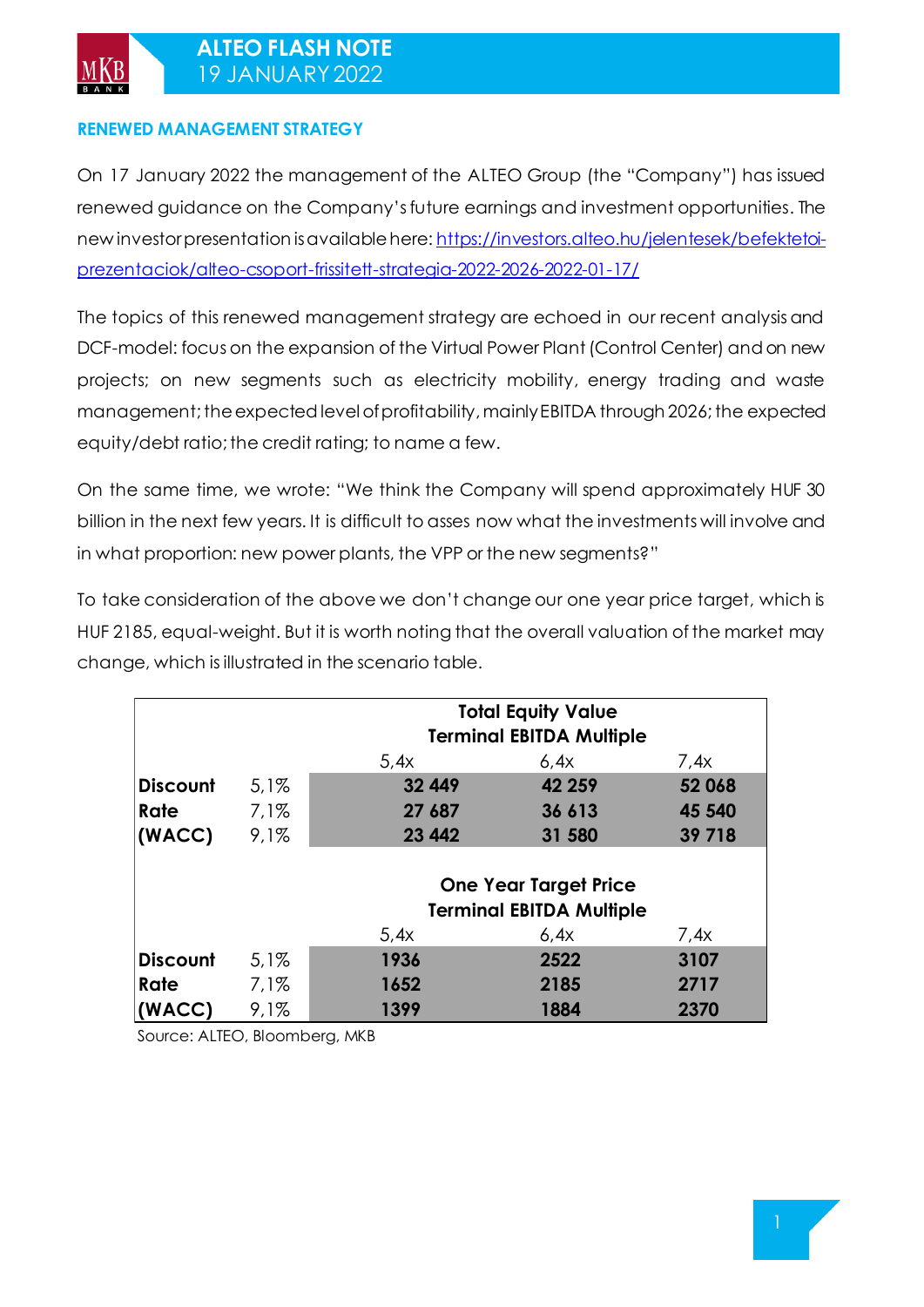

# **ALTEO FLASH NOTE**  19 JANUARY2022

| million HUF           | 2022     | 2023     | 2024     | 2025    | 2026    |
|-----------------------|----------|----------|----------|---------|---------|
| <b>EBITDA</b>         | 8420     | 8951     | 10011    | 11020   | 12562   |
| D&A                   | 4177     | 5397     | 6617     | 7746    | 7858    |
| <b>Capex</b>          | $-10000$ | $-10000$ | $-10000$ | $-6971$ | $-7072$ |
| <b>FCFF</b>           | $-4110$  | $-3493$  | $-2413$  | 1640    | 2902    |
| <b>Terminal value</b> | 80398    |          |          |         |         |
| <b>WACC</b>           | 7,07%    |          |          |         |         |
| <b>Net Debt</b>       | 14977    |          |          |         |         |

Source: ALTEO, Bloomberg, MKB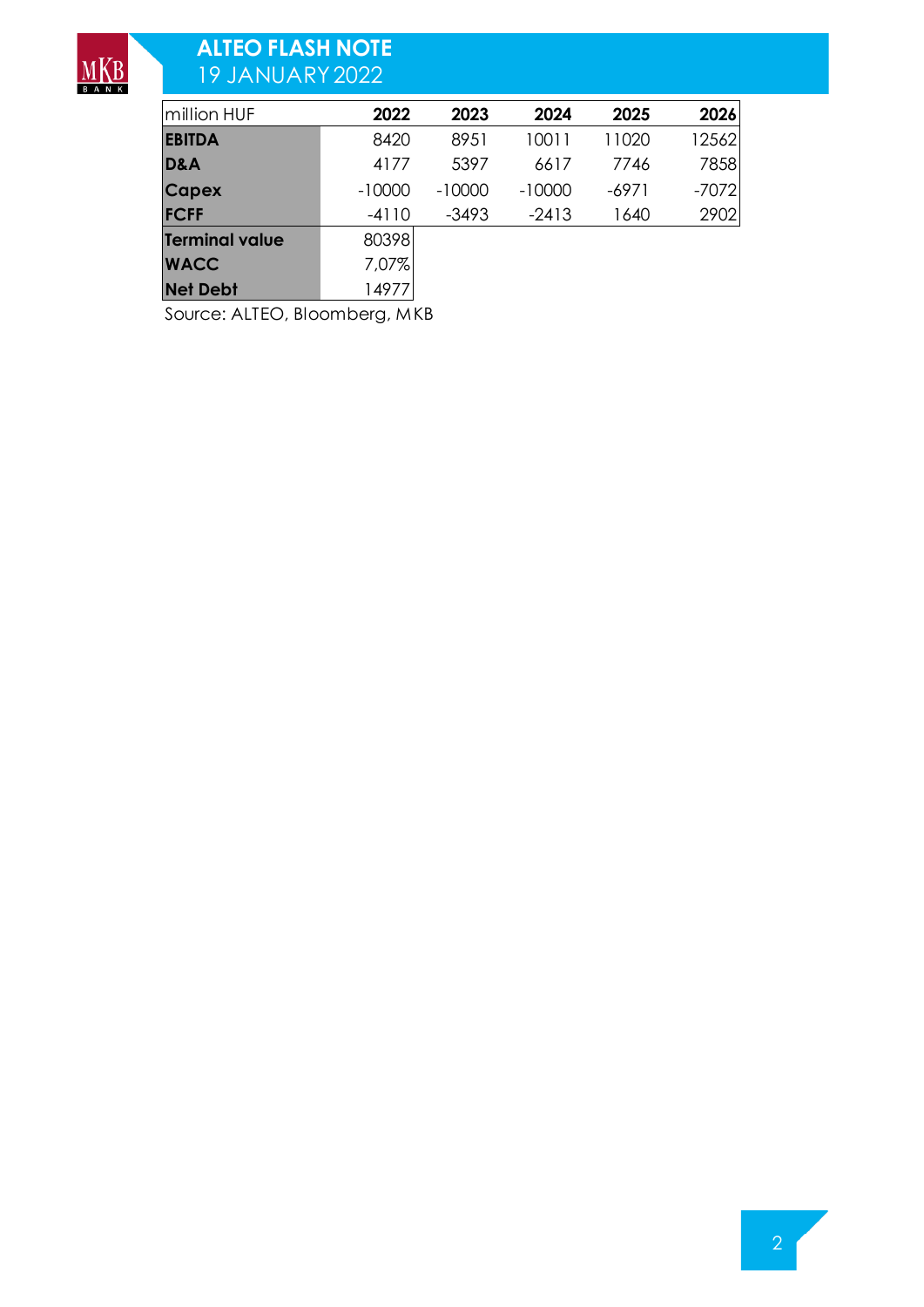

**Analyst:**

Csaba Debreczeni

Tel: +36-1-268-8323

E-mail[: debreczeni.csaba@mkb.hu](mailto:debreczeni.csaba@mkb.hu)

#### **DISCLAIMER**

1. This research/commentary was prepared by the assignment of Budapest Stock Exchange Ltd. (registered seat: 1054 Budapest, Szabadság tér 7. Platina torony I. ép. IV. emelet; company registration number: 01-10- 044764, hereinafter: BSE) under the agreement which was concluded by and between BSE and MKB Bank Ltd. (registered seat: H-1056 Budapest Váci utca 38., company registration number: 01-10-040952, hereinafter: Investment Service Provider)

2. BSE shall not be liable for the content of this research/commentary, especially for the accuracy and completeness of the information therein and for the forecasts and conclusions; the Service Provider shall be solely liable for these. The Service Provider is entitled to all copyrights regarding this research/commentary however BSE is entitled to use and advertise/spread it but BSE shall not modify its content.

3. This research/commentary shall not be qualified as investment advice specified in Point 9 Section 4 (2) of Act No. CXXXVIII of 2007 on Investment Firms and Commodity Dealers and on the Regulations Governing their Activities. Furthermore, this document shall not be qualified as an offer or call to tenders for the purchase, sale or hold of the financial instrument(s) concerned by the research/commentary.

4. All information used in the publication of this material has been compiled from publicly available sources that are believed to be reliable; however MKB Bank does not guarantee the accuracy or completeness of this material. Opinions contained in this report represent those of the research department of MKB Bank at the time of publication and are subject to change without notice.

5. Past performance is not necessarily a guide to future performance. Forward-looking information or statements in this report contain information that is based on assumptions, forecasts of future results, estimates of amounts not yet determinable, and therefore involve known and unknown risks, uncertainties and other factors which may cause the actual results, performance or achievements of their subject matter to be materially different from current expectations. Investors are advised to assess the nature and risks of the financial instruments and investment services. A well-founded investment decision can be made only in possession of all the relevant information, therefore investors are hereby explicitly advised to read carefully the information material, contractual provisions, conditions list and general business terms in order to be able to decide if the investment is in line with their risk bearing capacity. MKB Bank also recommends collecting information about the tax consequences and other relevant laws concerning investment services in the financial instruments mentioned in this document.

6. This document is provided for information purposes only, therefore the information provided in or derived from it is not intended to be, and should not be construed in any manner whatsoever as personalised advice or as a solicitation to effect, or attempt to effect, any transaction in a financial instrument (e.g. recommendation to buy, sell, hold) or as a solicitation to enter into an agreement or to any other commitment with regards to the financial instrument discussed. Any such offer would be made only after a prospective participant had completed its independent investigation of the securities, instruments, or transactions and received all information it required to make its investment decision. MKB Bank excludes any liability for any investment decision based on this document.

7. MKB Bank is entitled to provide market making, investment services or ancillary services regarding the financial instruments discussed in this document.

8. Content of this material enjoys copyright protection according to Act LXXVI. of 1999 on copyright, and may therefore be copied, published, distributed or used in any other form only with prior written consent of MKB Bank. All rights reserved. Unauthorized use is prohibited.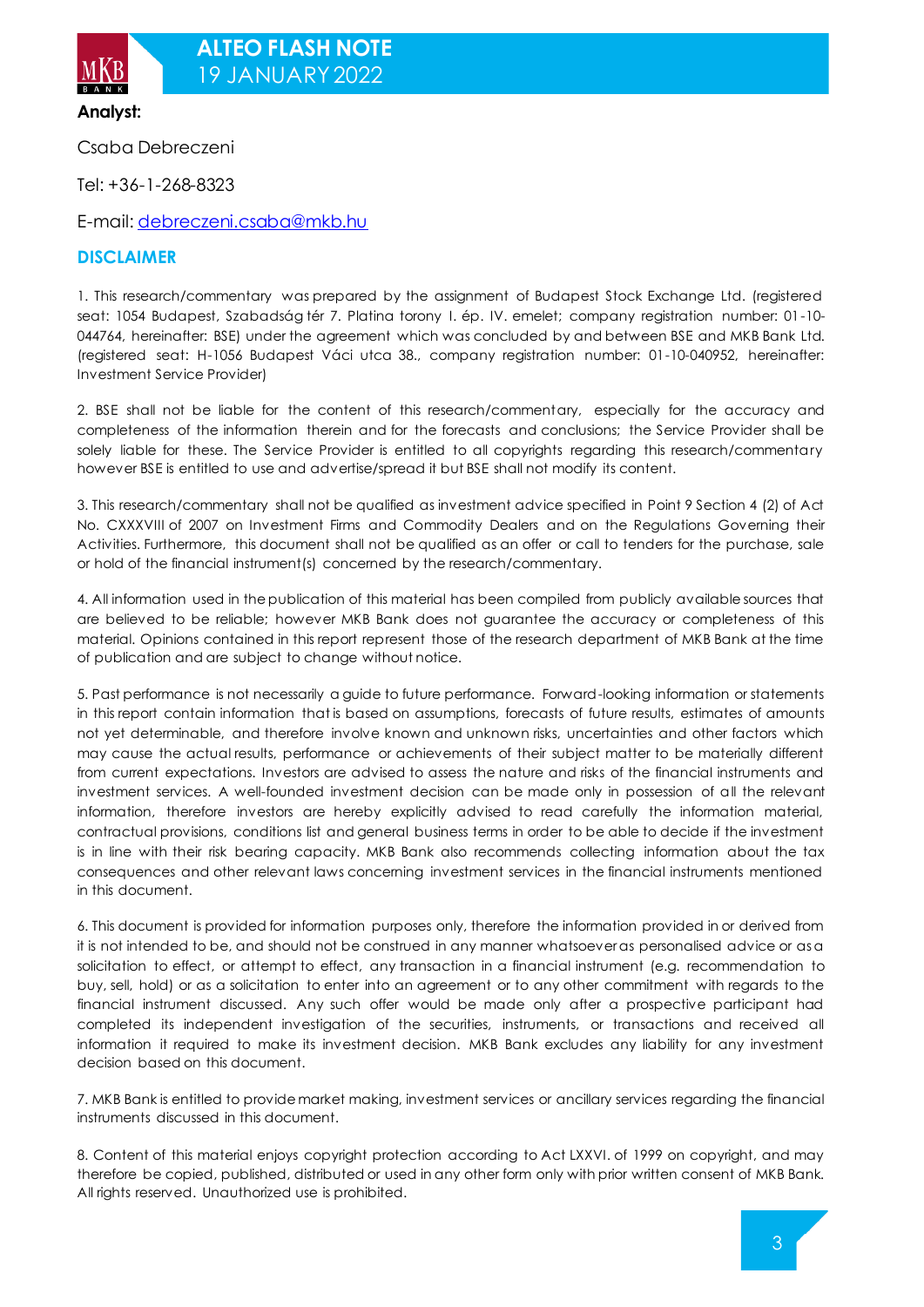

**Prior researches**

MKB Bank wrote an initiation report on 15 December 2017. The research is available on the web page of the BSE (Budapest Stock Exchange):

<https://bet.hu/BET-elemzesek/elemzesek/alteo-elemzesek>

MKB Bank wrote flash notes on 12 January 2018, and on 31 January 2018, 8 February 2018, 2 March 2018, 19 March 2018 and 11 May 2018. These researches are available on the web page of the BSE (Budapest Stock Exchange):

<https://bet.hu/BET-elemzesek/elemzesek/alteo-elemzesek>

#### **Methodology used for equity valuation and recommendation of covered companies**

The discounted cash flow valuation is a method of valuing a company (or project, assets, business, etc.) with the time value of the money. The model forecasts the company's free cash flow (free cash flow to firm) and discounts it with the average cost of capital (WACC). The cash flow is simply the cash that is generated by a business and which can be distributed to investors. The free cash flow represents economic value, while accounting metric like net earning doesn't. The WACC represents the required rate of return by the investors. If a business is risky the required rate of return, the WACC will be higher.

Discounted cash flow model (DCF): We analyze the companies using five year forecast period and set a terminal value based on the entity's long term growth or on different exit multiples like EV/EBITDA or EV/EBIT. In certain cases the forecast period may differ from five years. In this case the analysts must define the reason for difference. The cash flows are discounted by the company's WACC unless otherwise specified.

In the first step we have to forecast the company's cash flow. The free cash flow to firm (FCFF) is based on the earnings before interest and taxes (EBIT), the tax rate, depreciation and amortization (D&A), net change in working capital (which is based on the current assets and current liabilities) and the capital expenditures (CAPEX). The model requires a terminal value which can be based on the long term growth or on an exit multiple like EV/EBITDA, or EV/EBIT. Forecasting the terminal value is a crucial point because in most cases it makes up more than 50% of the net present value.

The discount rate (WACC): The average cost of capital of the company is dependent on the industry, the risk free rate, tax, the cost of debt and the equity risk premium. The cost of equity is calculated by the CAPM model, where the independent variables are the risk free rate, the industry specific levered beta, and the equity risk premium. The WACC is dependent on the capital structure, so the forecast of the equity/debt mix is crucial.

At the end we get the enterprise value (EV). The EV is the market capitalization plus the total debt and preferred equity and minority interest, minus the company's cash. In the last step we have to reduce the EV with the net debt. This figures divided by the shares outstanding we arrive at the target share price.

The discounted cash flow model includes sensitivity analysis which takes the effects of the change in the WACC, the long term growth or the used exit multiples on which the terminal value is based.

Our target price is based on a 12 month basis, ex-dividend unless stated otherwise.

Peer group valuation: For comparison we use peer group valuation. The analysis based on important indicators and multiples like P/E, EV/EBITDA, EV/EBIT, market capitalization, P/S, EBITDA margin, net debt to EBITDA, EBITDA growth, dividend yield and ROIC. If the industry justifies we may use other multiples. The peer group is compiled according to the companies' main business, with respect to the region (DM or EM market).

#### **Recommendations**

• Overweight: A rating of overweight means the stock's return is expected to be above the average return of the overall industry, or the index benchmark over the next 12 months.